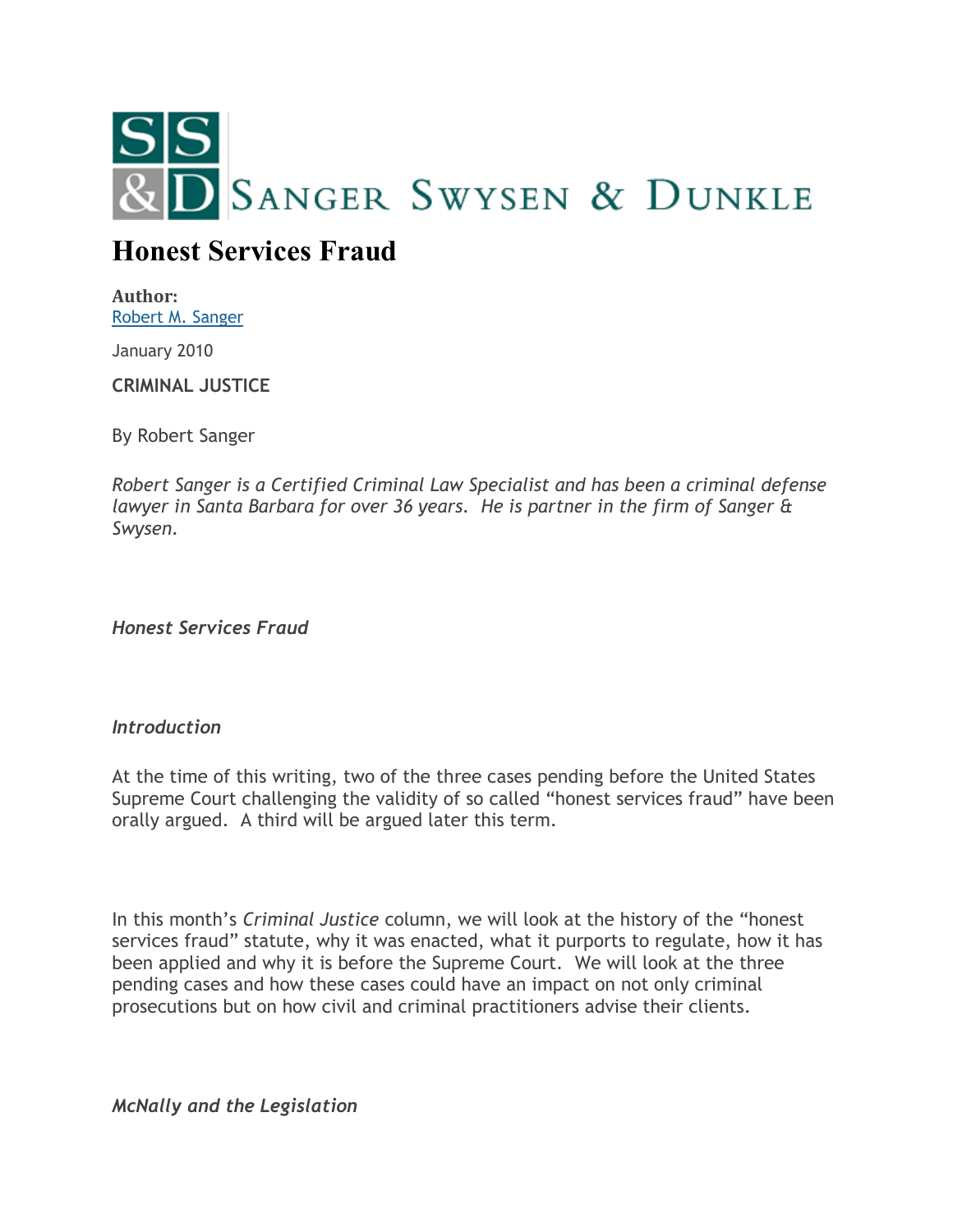In June of 1987, the United States Supreme Court decided the case of *McNally v. United States*, 483 U.S. 350 (1987). It dealt with one of the most common criminal code sections in the arsenal of federal prosecutors, mail fraud. The federal mail fraud statute, 18 U.S.C. § 1341, prohibits the use of the mails to execute "any scheme or artifice to defraud, or for obtaining money or property by means of false or fraudulent pretenses, representations, or promises." As such, it extended federal jurisdiction to virtually every kind of fraud prosecuted in state courts as long as the mails were used in the execution of the scheme.

McNally, a private citizen, along with two other individuals, a former Kentucky public official and the former head of the Commonwealth's Democratic Committee, were prosecuted for mail fraud. The issue was whether or not the text of the mail fraud statute had been properly expanded by the court to include the "intangible right" to have the Commonwealth's affairs conducted honestly. The jury convicted the defendants and the Sixth Circuit Court of Appeals affirmed, holding that § 1341 proscribes schemes to defraud citizens of their intangible rights to honest and impartial government.

The United States Supreme Court granted *certiorari.* In an opinion by Justice White, the Court reversed, holding that, "The mail fraud statute clearly protects property rights, but does not refer to the intangible right of the citizenry to good government." The decision was based strictly on statutory construction going back to the legislative intent in 1870, 1872 and 1906 and the subsequent legislative history when the section was amended. It was not based on a constitutional analysis. The dissent, offered by Justice Stevens, who is still on the Court, also focused on the language of the statute and its interpretation but came to the opposite conclusion.

The next year, in 1988, the United States Congress passed a new statute, 28 words in length, designed to overrule the Supreme Court's *McNally* decision. It is codified at 18 U.S.C. § 1346 and reads in its entirety: "For the purposes of this chapter, the term "scheme or artifice to defraud" includes a scheme or artifice to deprive another of the intangible right of honest services."

*The Effect of § 1346*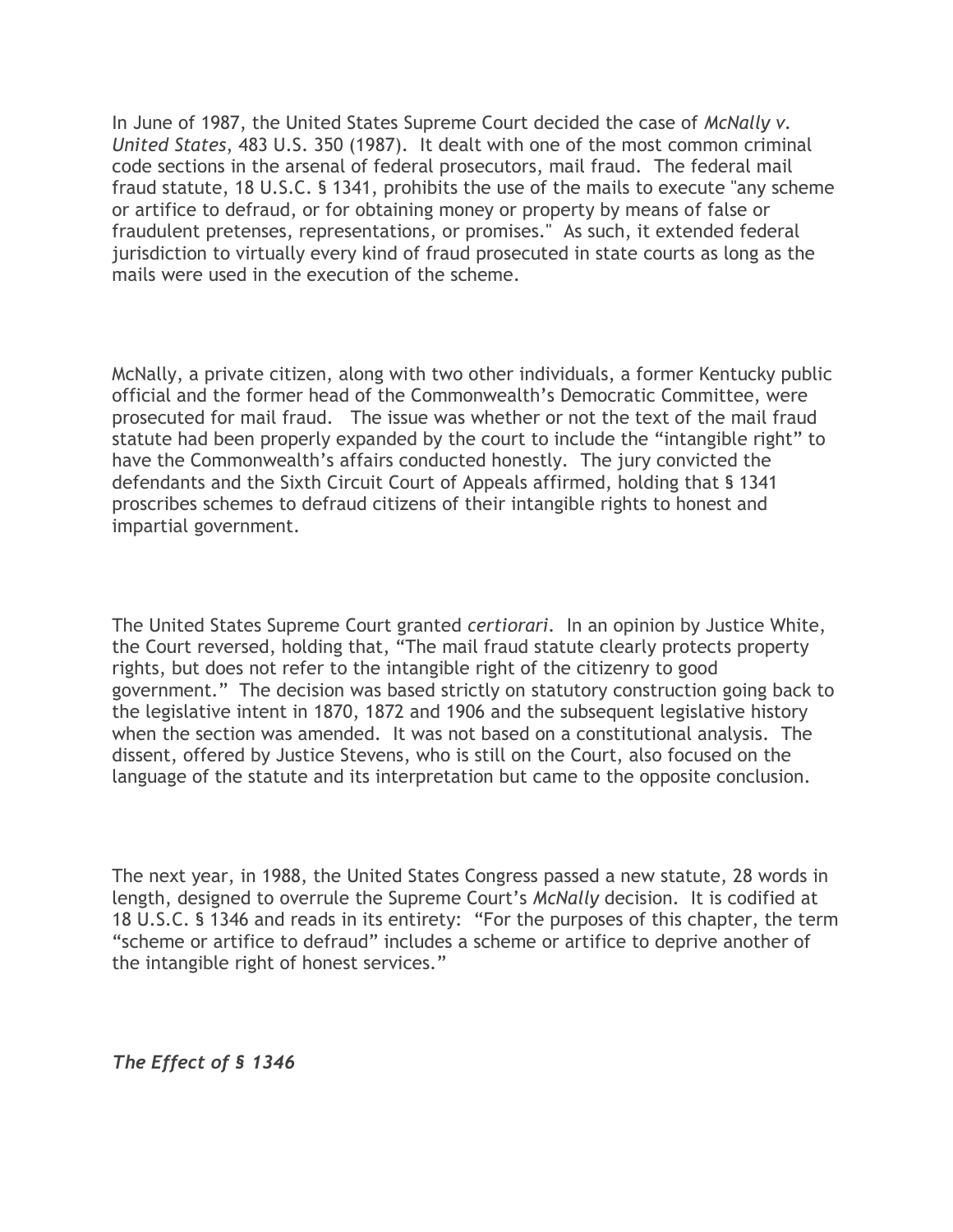Since its enactment, the language of a "right of honest services" has been invoked to make behavior criminal that would have never come under the original language of the mail or wire fraud statutes (18 U.S.C. § § 1341 and 1343). There has been significant commentary on this phenomenon from conservative organizations, academic writers and criminal justice organizations. Instead of having to prove bribery or the violation of a state statute, or the actual defrauding of a public entity of money or property, this federal statute has been used to police just about any conduct. In fact, it has been used to prosecute people who have not been accused of attempting to defraud the government at all.

Justice Scalia dissented from a denial of *certiorari* in a case last term which would have reviewed this law. In *Sorich v. United States*, 129 S.Ct. 1309 (*Mem.* 2009), Justice Scalia listed some of the wide ranging uses of the statute. He said, "the statute has been invoked to impose criminal penalties upon a staggeringly broad swath of behavior, including misconduct not only by public officials and employees but also by private employees and corporate fiduciaries." He goes on to give examples and points out that there has been an attempt to limit the broad language by judicial interpretation but the decisions have not been consistent. Generally, the courts have tried to limit the conduct to that which was, at least, in violation of state law or to conduct from which there was some expectation of private financial gain. Even with these purported limitations – and they are not adopted uniformly throughout the circuits – Justice Scalia found the statute to be offensive. This part of the dissent is worth quoting:

"First, the prospect of federal prosecutors' (or federal courts') creating ethics codes and setting disclosure requirements for local and state officials. Is it the role of the Federal Government to define the fiduciary duties that a town alderman or school board trustee owes to his constituents? It is one thing to enact and enforce clear rules against certain types of corrupt behavior, e.g., 18 U.S.C. § 666(a) (bribes and gratuities to public officials), but quite another to mandate a freestanding, openended duty to provide "honest services"-with the details to be worked out case-bycase. [Citation omitted]

"Second and relatedly, this Court has long recognized the "basic principle that a criminal statute must give fair warning of the conduct that it makes a crime." [Citation omitted]. There is a serious argument that § 1346 is nothing more than an invitation for federal courts to develop a common-law crime of unethical conduct. But "the notion of a common-law crime is utterly anathema today," [Citation omitted],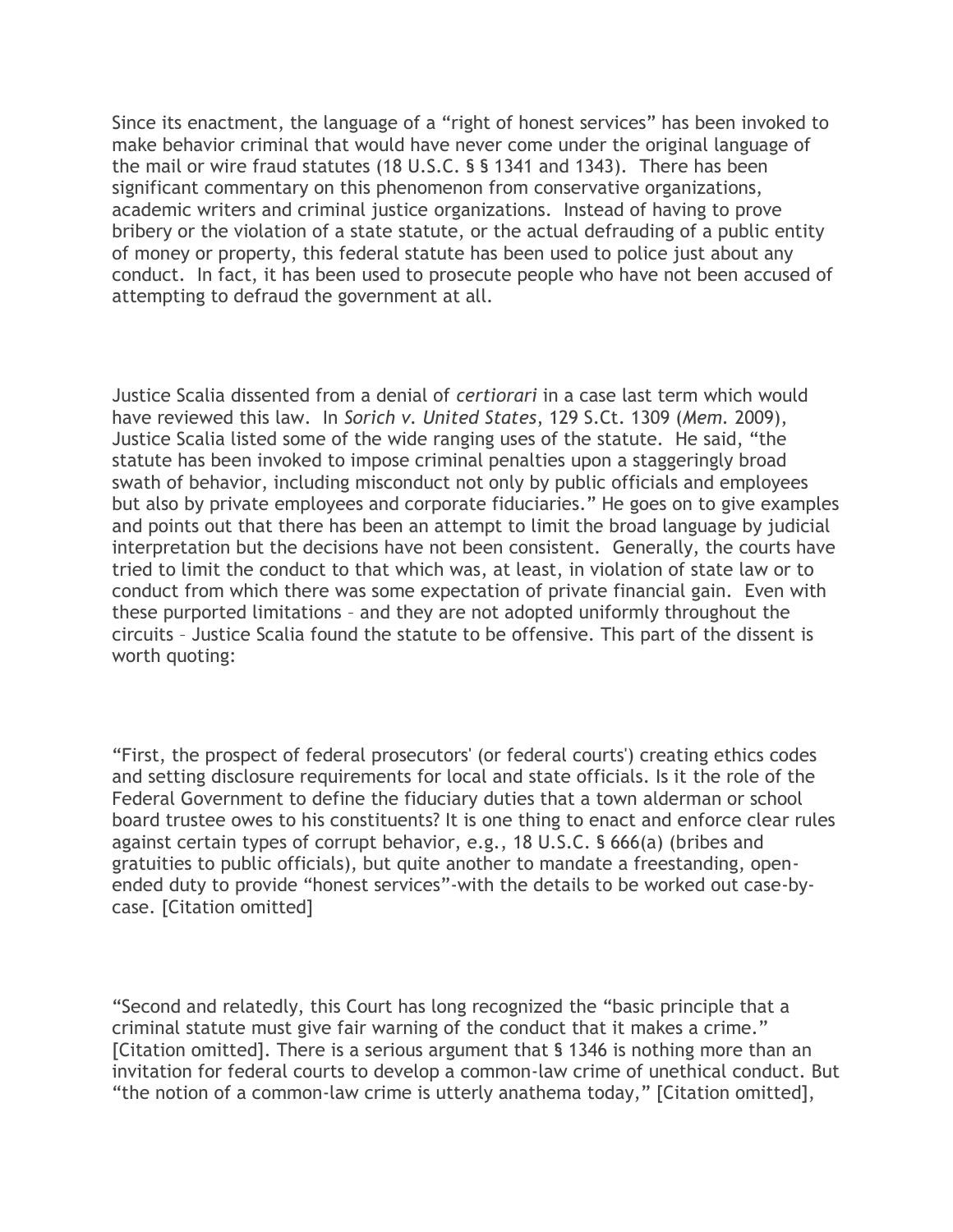and for good reason. It is simply not fair to prosecute someone for a crime that has not been defined until the judicial decision that sends him to jail. "How can the public be expected to know what the statute means when the judges and prosecutors themselves do not know, or must make it up as they go along?" . . . [Citations omitted]"

The significance is that he is taking on this excessive allocation of federal power and discretion as a matter of constitutional law. First, it is a matter of federalism, that is, the states have the right to set the standards for conduct in government and other relationships, not the federal prosecutors. Second, it is also a matter of due process and the right to have criminal conduct defined by statute in advance, not defined after the fact by prosecutors and courts.

## *Black, Weyhrauch and Skilling*

This brings us to the grants of *certiorari* in the three cases pending this term before the United States Supreme Court. Two cases came on for oral argument on December 8, 2009. One involves Conrad M. Black. He is the newspaper executive who was convicted of defrauding his media company, Hollinger International. He is arguing that his conviction should be reversed because he did not contemplate "economic harm" to the company. The second, involves Bruce Weyhrauch, a former Alaska state legislator, who was convicted of failing to disclose a conflict of interest. His primary argument is that he did not violate state law and that, as a matter of federalism, this general grant of power to federal prosecutors should not be permitted. The third case will be argued later in the term. It involves Jeffrey K. Skilling, the former Enron executive. He is arguing that the statute is unconstitutionally vague.

During the oral arguments on December 8, 2009, when the Black and Weyhrauch cases were before the Court, the main focus of the Justices' questions was on whether the statute is unconstitutionally vague, as opposed to the more narrow arguments advanced by the defendants in their briefs. Although it is dangerous to conclude too much from the questioning, Justices Scalia and Breyer, in particular, seem ready to find the secton unconstitutional. Breyer was persistent in asking the government lawyer to explain how the statute is not vague and why it could not be used to prosecute someone for lying to the boss to go to a baseball game or giving the boss the impression that one is working when actually reading the Racing Form.